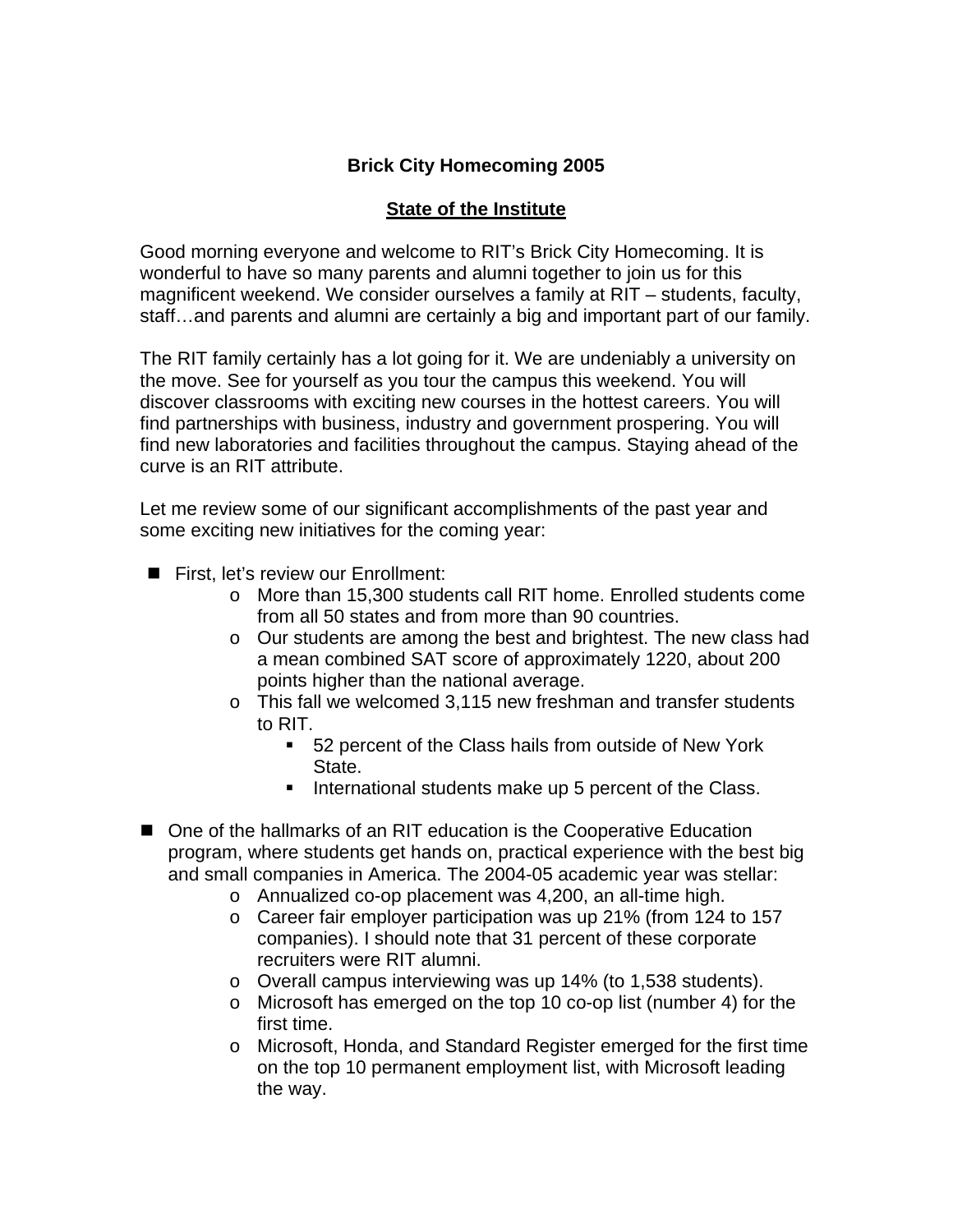- In Academic Affairs, a Ph.D. in Computing and Information Sciences has been approved. This program will be a complementary and synergistic partner with our two existing Ph.D. programs in Imaging Science and Microsystems.
- We are now in the review process of examining Ph.D. programs in Color Science, Sustainability and Astrophysics.
- We have also added several new programs at the master, bachelor and associate degree levels. In total, we have approximately 340 professional and career-oriented programs at the university.
- $\blacksquare$  RIT is dedicated to diversity. In the past four years, the percentage of faculty hired who were of African American, Latino American, or Native American background was above 30 percent annually. Given the national percentage of minority faculty in the disciplines we recruit is 6 percent, these are outstanding results.
- As you walk around campus, you will see a few construction projects. We broke ground on the following projects in the past year:
	- o The Center for Bioscience Education and Technology.
	- o The Information Technology Collaboratory, which was established by the New York State Office of Science, Technology, and Academic Research. This is a partnership with the State University of New York at Buffalo and Alfred University.
	- o The Student Development Center at NTID, the National Technical Institute for the Deaf.
- And this year, we expect to launch the following construction projects:
	- o Kate Gleason College of Engineering Expansion.
	- o College of Business Expansion.
	- o A Center for Telecommunications.
- Despite our best efforts to enhance the campus, some students still tell us there is something missing at RIT. That something is "College Town," a proposed commercial venture that would bring a variety of shopping, dining and housing to a 90-acre parcel on the northeast corner of campus. When planned and developed over the next few years, College Town is going to change the face of this campus. It will enhance the RIT experience and be an extension of the university.

Some features of the project include:

- o 70,000 to 90,000 square feet in retail space, with perhaps 20-25 stores.
- o A variety of housing with room for up to 800 occupants. This could include town houses and apartments.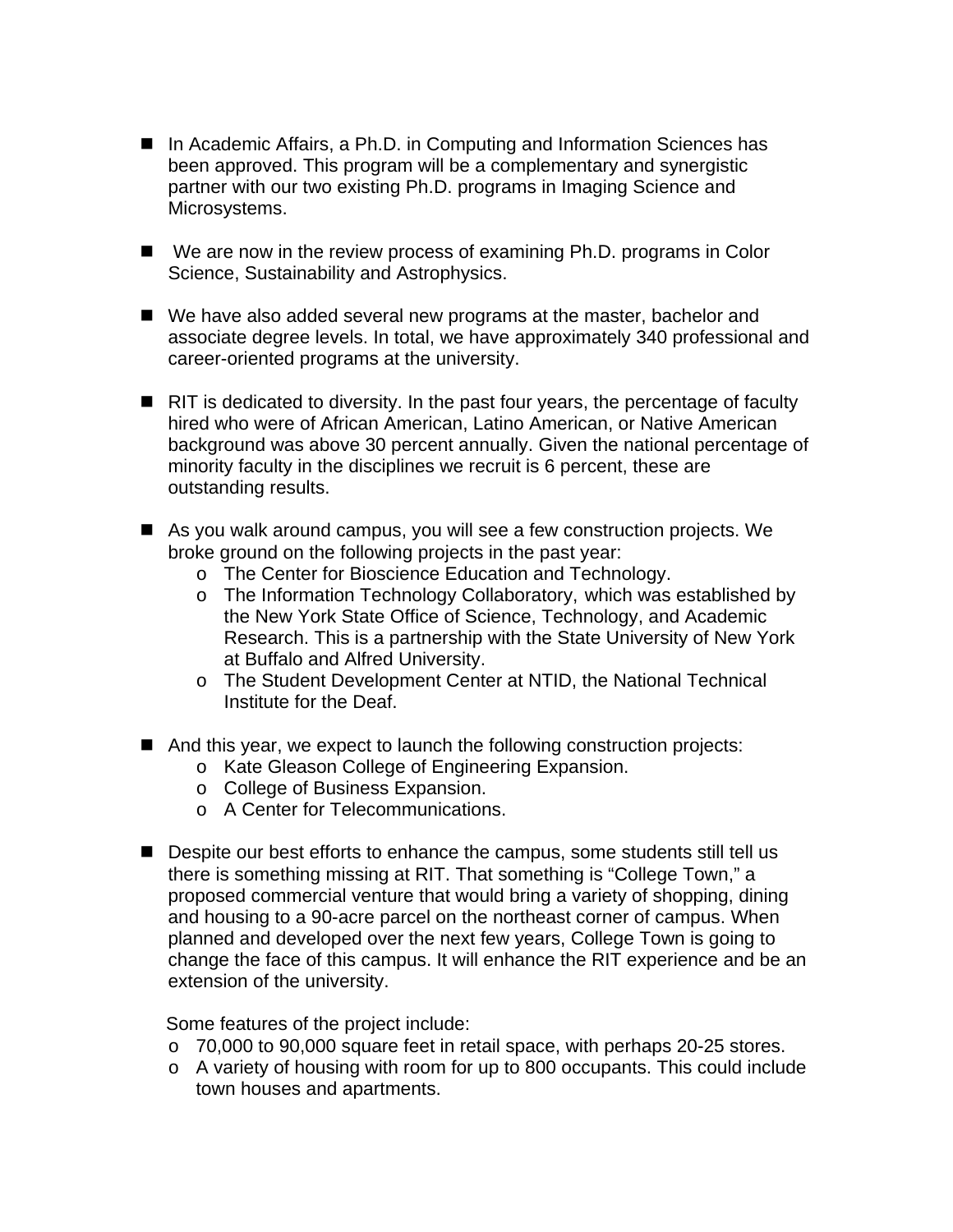- o Theme restaurants.
- o A new campus bookstore.
- o Galleries highlighting arts and crafts from students and faculty.
- We have a very vibrant campus in terms of student life. We offer diverse programming (9,000 programs within Residence Life, for example), 161 active clubs and organizations, and a student government team focused on enhancing school spirit and development of a campus community.
- We are partners on a senior housing project along the Genesee River, called Rivers Run. Rivers Run will include 70 cottage homes and 82 independentliving apartments. The partnership will allow residents to sit in on classes and use the Gordon Field House and Activities Center. When built, Rivers Run will house the RIT Athenaeum, our learning academy for people over 50.
- RIT has again received high marks in the annual *U.S. News & World Report: America's Best Colleges.* Since the magazine began ranking colleges in 1983, RIT has consistently been listed among the top regional universities. RIT ranked sixth overall in the "Best Universities – Master's " category in the North while scoring first in peer assessment among competing universities. This is a survey of presidents, provosts and deans from other universities judging a school's academic excellence. In the "Programs to Look For" category, RIT was listed as one of only 12 colleges nationally recognized for excellence in the "internships/co-ops" category. Our Kate Gleason College of Engineering and College of Business were also cited.

#### **Now…let me tell you about our most ambitious initiative to date aimed at securing vital resources for RIT.**

A few years ago, some of our most committed Trustees and generous donors launched "Powered by the Future: The Campaign for RIT" with a goal of raising \$300 million by the year 2006. Thanks to our more than 30,000 donors and hundreds of volunteers, the Campaign currently stands at \$234 million. These funds make all the difference in RIT's positive momentum. Specifically, the following enhancements would not have been possible without the Campaign's success to date:

- The launch of RIT's eighth college, the B. Thomas Golisano College of Computing and Information Sciences, which opened its doors in 2001 as the most comprehensive computing college in the nation.
- The new signature, 160,000-square-foot Gordon Field House and Activities Center, which has become the center of student activity across campus.
- The establishment of 145 new student scholarships and awards.
- The creation of six new endowed chairs.
- The addition of more than \$25 million to the RIT endowment.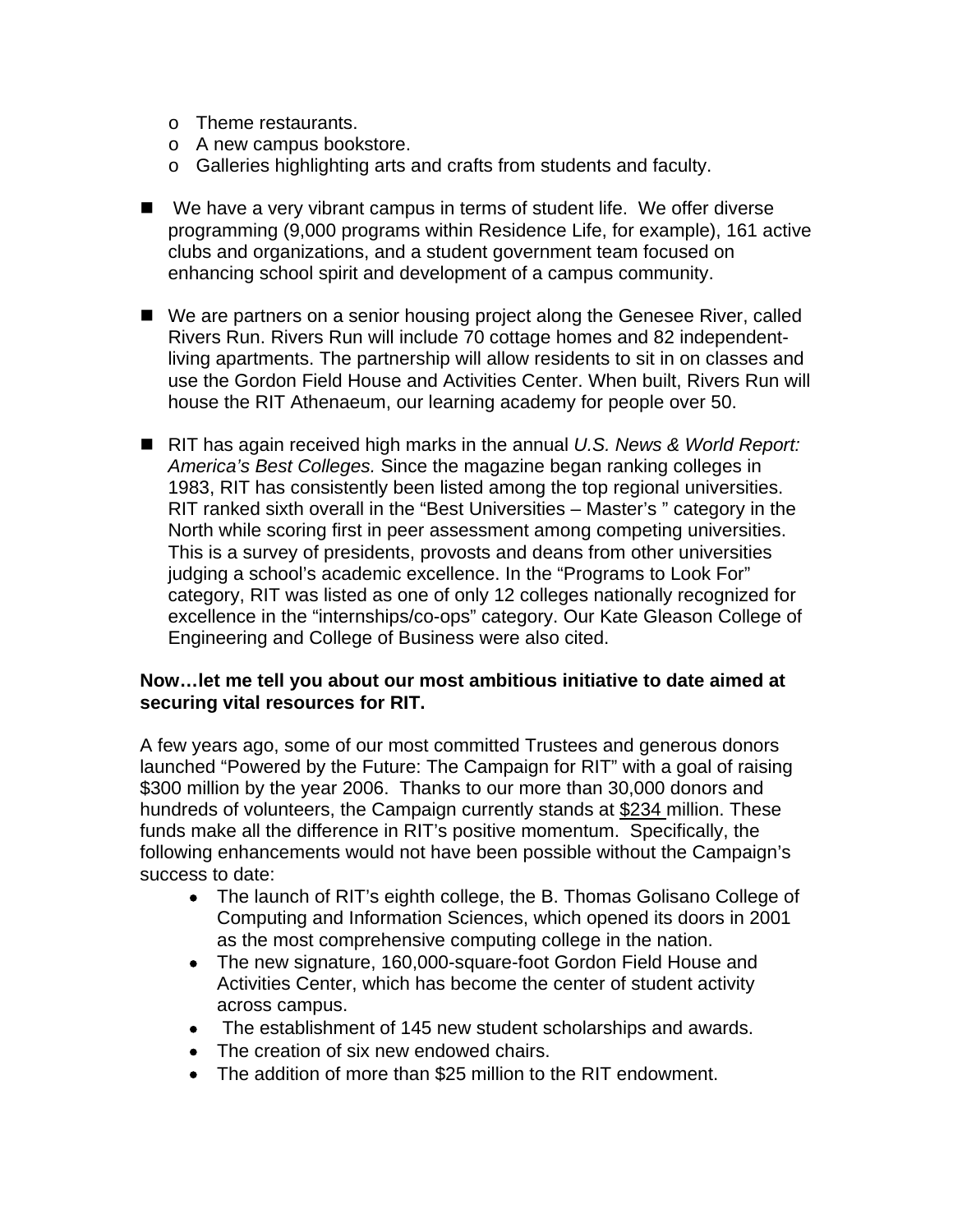- The transformation of the former Thruway Marriot Hotel, a gift from the E.J. DelMonte Corporation, into the RIT Inn and Conference Center.
- The creation of the Eastman Kodak Quad, a stunning new landscaped space in the center of campus.
- The installation of the *Sentinel*, the largest sculpture ever from worldrenowned metals artist and RIT professor Albert Paley.
- The addition of an all-weather turf field to our Tiger Athletics facilities.
- An astounding 63% participation rate for RIT faculty and staff giving to The Campaign.
- An increase in the average number of donors supporting RIT in a single year from 9,000 to over 12,000.

To all who have helped, we extend a gracious thank you. We look forward to sharing even more good news of the Campaign successes throughout this last year.

### **So what does the future hold? Let me tell you about our new Strategic Plan for RIT.**

### **RIT will lead higher education in preparing students for successful careers in a global society.**

RIT's vision statement sets the tone for a new Strategic Plan that will chart the university's future through 2015. We seek to become "A Category-of-One University," meaning that RIT will stand alone in the eyes of its constituents. For students, parents and employers who seek what RIT is and what RIT does, RIT will be the standard of comparison to which others aspire.

Let me explain further in terms of what I have been discussing with the faculty this year. I believe in a balance among Teaching, Scholarship and Practice. This approach will lead to a curriculum that will be balanced 1) between theory and application 2) between experienced-based and scholarly-based learning.

What I am suggesting now is that we do not neglect RIT's beginnings, which were rooted in practice, with faculty who came to teaching with many years of solid professional experience – in business, printing, the arts, and technology. I am proposing a "balanced" faculty portfolio, which includes expertise in, and commitment to teaching, scholarship, and practice … all three dimensions integrated in cohesive fashion, with each dimension drawing strength from the other two. This model will build on our history and tradition in teaching and practice, while synergistically incorporating our more recent focus on scholarship. It should help us prepare our students for careers and life better than ever before.